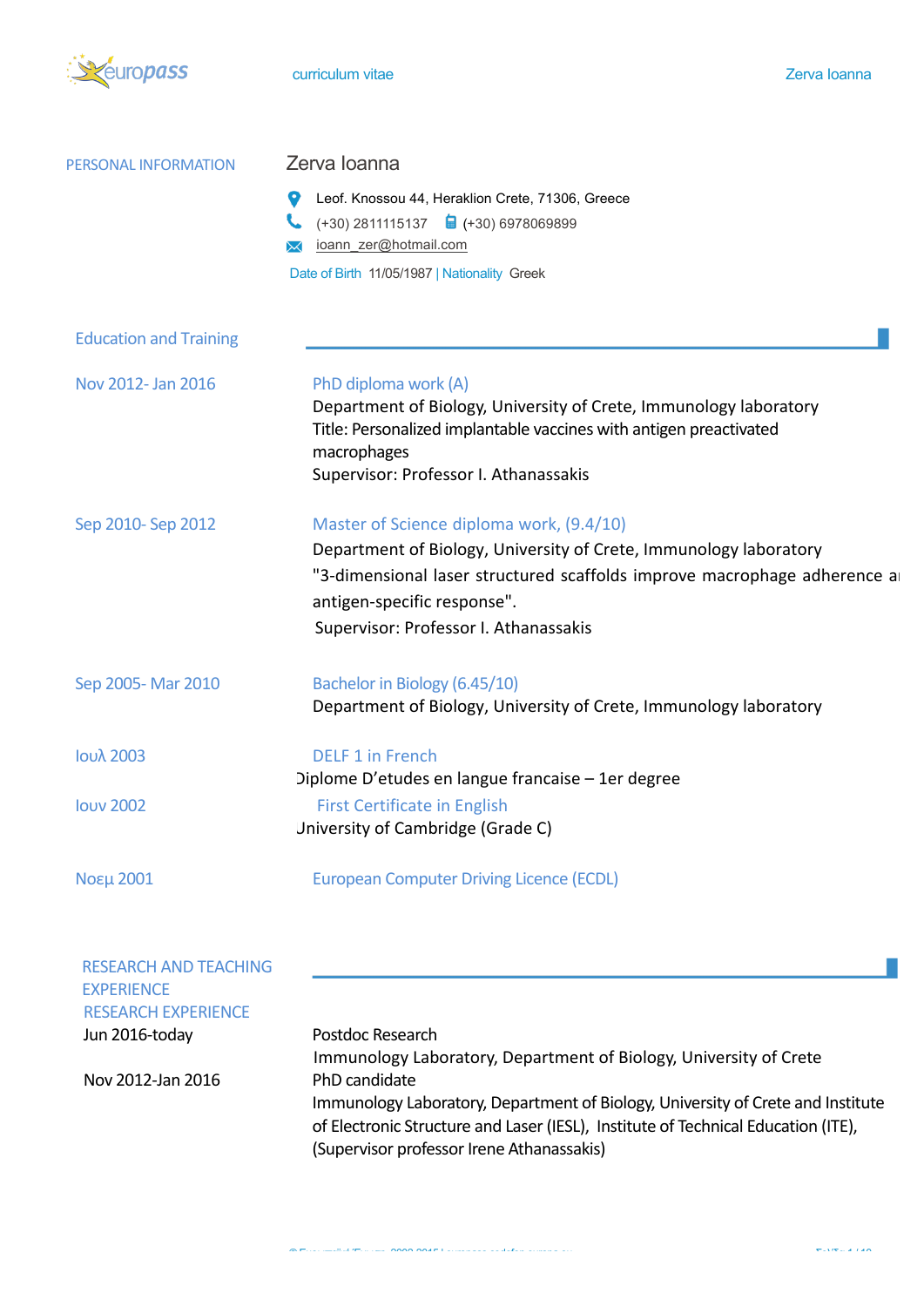

| Sep 2011 - Sep 2012        | Master candidate<br>Immunology Laboratory, Department of Biology, University of Crete and Institute                                                   |
|----------------------------|-------------------------------------------------------------------------------------------------------------------------------------------------------|
|                            | of Electronic Structure and Laser (IESL), Institute of Technical Education (ITE),                                                                     |
|                            | (Supervisor professor Irene Athanassakis)                                                                                                             |
| Jun 2011- Sep 2011         | 2 <sup>nd</sup> MSc practical training,                                                                                                               |
|                            | Laboratory of Immunology, Department of Biology, University of Crete.                                                                                 |
|                            | "Macrophage adherence on scaffolds".                                                                                                                  |
|                            | Supervisor: Professor I. Athanassakis                                                                                                                 |
| Mar 2011- Jun 2011         | $1st$ MSc practical training                                                                                                                          |
|                            | Histology Laboratory, Department of Biology, University of Crete.                                                                                     |
|                            | "Identification of the Frem3 protein in the uterus muscle".                                                                                           |
|                            | Supervisor: Professor George Chalepakis                                                                                                               |
| Sep 2008- Mar 2010         | BSc diploma work,                                                                                                                                     |
|                            | Laboratory of Immunology, Department of Biology, University of Crete.                                                                                 |
|                            | "The exosome's role on the regulation of negative HLA-DR expression                                                                                   |
|                            | in cancer cell lines".                                                                                                                                |
|                            | Supervisor: Professor I. Athanassakis                                                                                                                 |
|                            | <b>Practical Skills</b>                                                                                                                               |
|                            | Mice manipulation. Isolation and culture of primary mouse spleen cells and                                                                            |
|                            | further isolation and culture of different spleen cell population. Cell line                                                                          |
|                            | cultures. Immunofluorecence, FACS, western blot, Confocal Microscopy,                                                                                 |
|                            | ELISA, TEM microscopy, SEM microscopy, implantations.                                                                                                 |
| <b>TEACHING EXPERIENCE</b> |                                                                                                                                                       |
| Sep 2013- Sep 2016         | <b>Biology Teacher</b>                                                                                                                                |
|                            | Center Of particular lessons,"IDIAITERON", Heraklion Crete                                                                                            |
|                            | Biology courses for high school students for their participation in the Pan-                                                                          |
|                            | Hellenic Exams.                                                                                                                                       |
| May 2008-today             | Supervision of work and education of University's of Crete students                                                                                   |
|                            | 1. Angelos Matthaiakakis "Immune regulation system design with emphasis on                                                                            |
|                            | the role of MHC II molecules and T lymphocyte subpopulations." (2010)<br>Maria Glymenaki: "The role of invariant chain in relation to HLA-DO in<br>2. |
|                            | leukaemic cell lines." (2011)                                                                                                                         |
|                            | 3. Maria Mitropoulou: "Study of the expression of the classical class II molecule                                                                     |
|                            | MHC HLA-DR, after the suspension of the expression of non-classical HLA-DO                                                                            |
|                            | to human trophoblastic cell lines." (2012)                                                                                                            |
|                            | 4. Anastasia Kavvalou "Influence endosomal inhibitors pepstatin A & leupeptin                                                                         |
|                            | embryo development in BALB / c mice" (2013)                                                                                                           |
|                            | 5. Christophoros Dimitropoulos "Effect of peptidoglycan in culture of spleen                                                                          |
|                            | cells" (2015)                                                                                                                                         |
|                            | Eleni Katsoni "Silicon Implantable Vaccines : Differential response of the<br>6.                                                                      |
|                            | immune system in peptidoglycan and S.typhimurium" (2015)                                                                                              |
|                            | 7. Valia Patsaki: "The effect of peptidoglycan in producing hemoglobin IgG»                                                                           |
|                            | (2016)                                                                                                                                                |
|                            | Despina Papagianni: "Implantable vaccines against prostate cancer PC3 cells<br>8.                                                                     |
|                            |                                                                                                                                                       |

© Ευρωπαϊκή Ένωση, 2002-2015 | europass.cedefop.europa.eu Σελίδα 2 / 10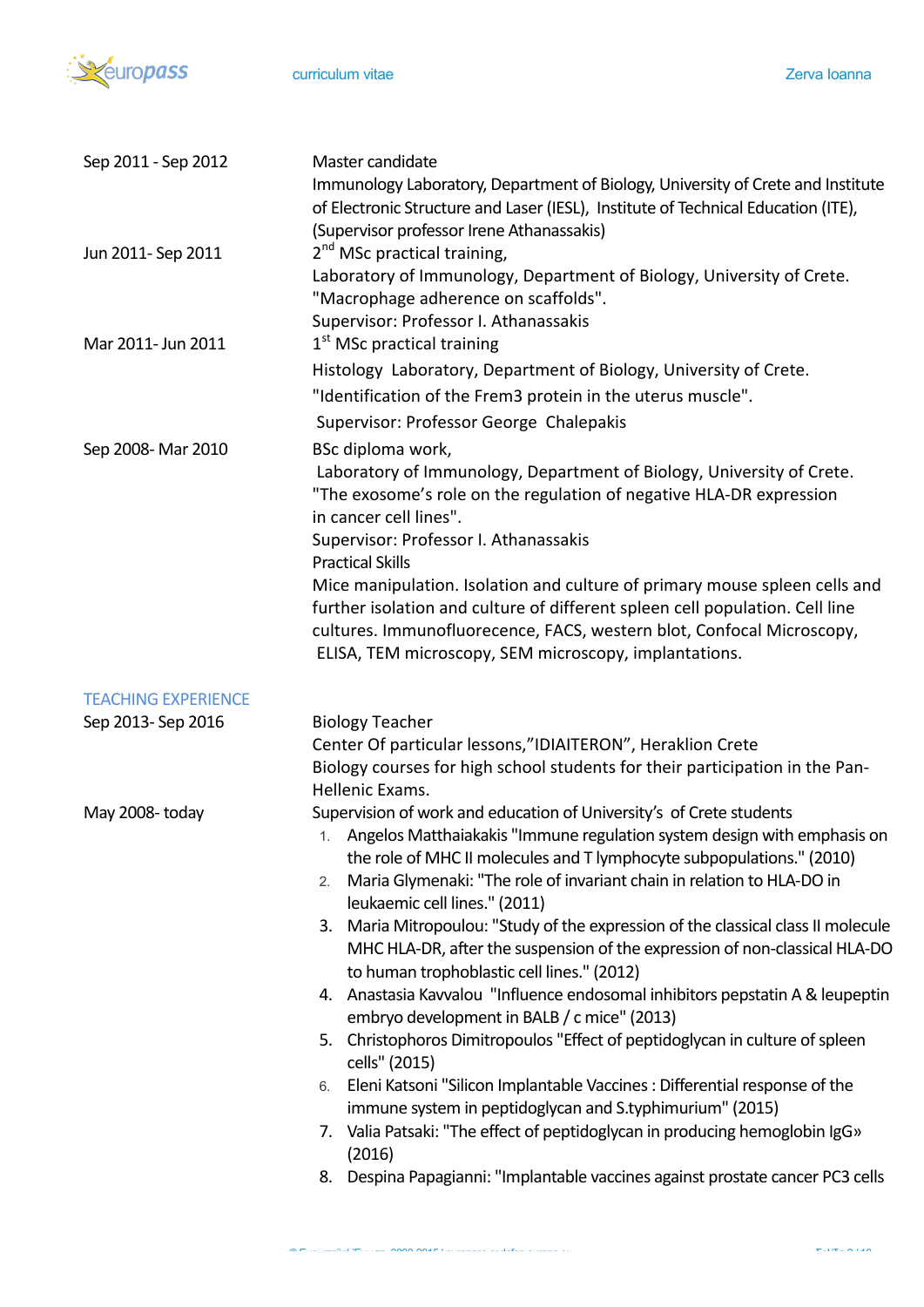

### in mouse '(2016)

- 9. Katerina Metoxianaki: " The role of ConA as a mitogen in immune response to HSA" (2016)
- 10. Anastasios Kouimtzidis: " In vitro immune response to 4T1 cell fragments"(2017)
- 11. Nikoleta Kokkou: "Identification of human leukocyte culture conditions in silicon scaffolds" (2019)
- 12. Vassilia Pateraki: "Identification of the development of immunity after application of the implantable vaccine against breast cancer" (2020)

# PUBLICATIONS/ PRESENTATIONS **IN CONFERENCES**

PUBLICATIONS 1. 1. **Zerva I.** Bakela A., Athanassakis I. Immunotherapy on chip against an experimental sepsis model, Inflammation, 2021, DOI: 10.21203/rs.3.rs-440862/v1

> 2. Zerva I, Pateraki V, Athanassakis I. Implantable vaccines: a solution for immune system manipulation to any antigenic stimulus. J Immunological Sci. (2020); 4(4): 5-11

3. Zerva I, Simitzi C, Stratakis E, Athanasakis I. Personalized Implantable Vaccines with Antigen Pre- Activated Macrophages. Austin J Clin Immunol. 2019; 6(1):1038.

4. **I. Zerva**', E. Katsoni', Chara Simitzi,' Emmanuel Stratakis,' Irene Athanassakis'. Laser micro-structured Si scaffold-implantable vaccines against Salmonella Typhimurium , https://doi.org/10.1016/j.vaccine.2019.02.080, 2019

**5. Ι. Ζέρβα**, X. Lanara, E. Stratakis, I. Athanssakis. Personalized Implantable

Vaccines with Antigen Pre- Activated Macrophages against cancer.

Immunity; 14, 3: 49 – 52, 2018

**6.** E. Gavgiotaki, G. Filippidis, **I. Zerva**, G. Kenanakis, E. Archontakis, S. Agelaki,

V. Georgoulias, I. Athanassakis. Detection of the T cell activation state using

non-linear optical microscopy. Journal of Biofotonics,

https://doi.org/10.1002/jbio.201800277

7. E. Gavgiotaki, G. Filippidis, I. Zerva, S. Agelaki, V. Georgoulias, I. Athanassakis. Nonlinear microscopy as diagnostic tool for the discrimination of activated T cells. Proc. SPIE 10414, Advances in Microscopic Imaging, 1041406-5 V.2 July, 2017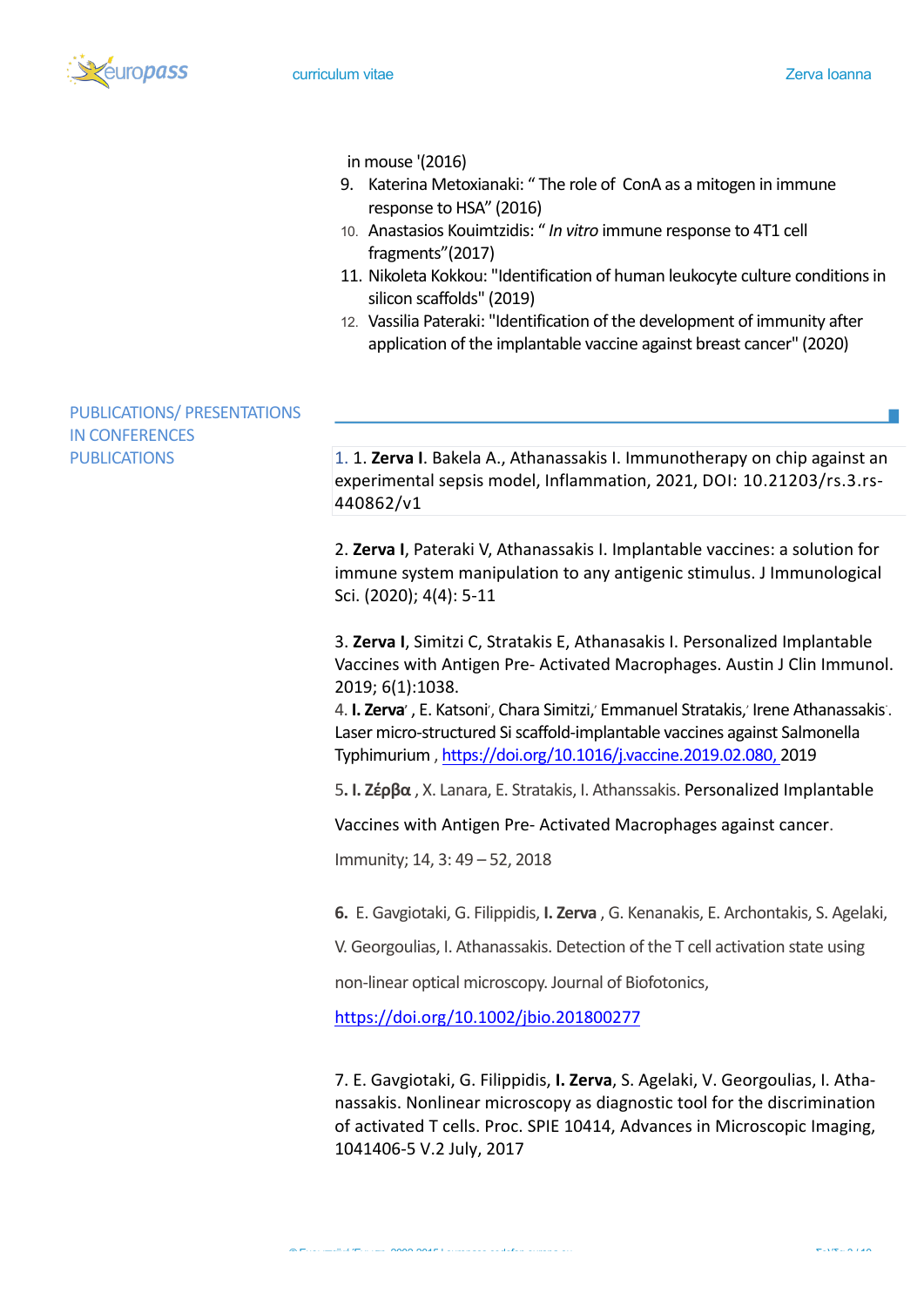

8. Christiana Kyvelidou, Dimitris Sotiriou, **Ioanna Zerva**, Irene Athanassakis. Protection Against Lipopolysaccharide-induced immunosuppression by IgG and IgM. Shock, in press, 2017

9. Zerva Ioanna, Simitzi Chara, Siakouli-Galanopoulou Alexandra, Ranella Anthi, Stratakis Emmanuel, Fotakis Costas, Athanassakis Irene (2013) Transplantable vaccines: In vitro antigen presentation enables in vivo immune,. Vaccine 13;33(27):3142-9. Epub 2015.

10. Lina Papadimitriou, **Ioanna Zerva**, Mirella Georgouli, Takis Makatounakis, Joseph Papamatheakis, Irene Athanassakis (2013) DOα-β+ expression in favor of HLA-DR engagement in exosomes, Immunobiology 218.1019– 1025.

11. **Ioanna Zerva**, C. Simitzi, A. Ranella, E. Stratakis, C. Fotakis, I. Athanassakis3-Dimensional Laser Structured Scaffolds Improve Macrophage Adherence and Antigen-specific Response, Procedia Engineering, Volume 59, 2013, Pages 211–218, 3rd International Conference on Tissue Engineering, ICTE2013

12. M. Kalognomou, **I. Zerva**, S. Papadogiorgakis, I. Athanassakis. Trophoblast cells transcribe and release HLA-DR molecules in a free form and exosome-engaged structures:, Journal of Reproductive Immunology, Volume81, Issue 2, p140, September 2009.

Patents 1. Personalized implantable vaccines with antigen preactivated monocytes, Greek patent office (# 12254). Athanassakis I., Zerva, I., Simitzi, C., Ranella, A., Stratakis E., OBI 201401003300, 27 May 2014.

> 2. Immdiositulation technology against autologous cancer cells and tissues: Individual implant vaccinations against cancer. I. Zerva, E. Stratakis, I. Athanassakis, OBI 20190100297, 2021

Ioanna Zerva (2016) : Personalized implantable vaccines with antigen preactivated macrophages, **doctoral thesis** Department of Biology, University of Crete, Immunology laboratory Supervisor: Professor I. Athanassakis

Ioanna Zerva (2012): 3-dimensional laser structured scaffolds improve macr phage adherence and antigen-specific response, master thesis. Department of Biology, University of Crete, Immunology laboratory Supervisor: Professor I. Athanassakis

Diplomatic tasks/ comprehensive Reports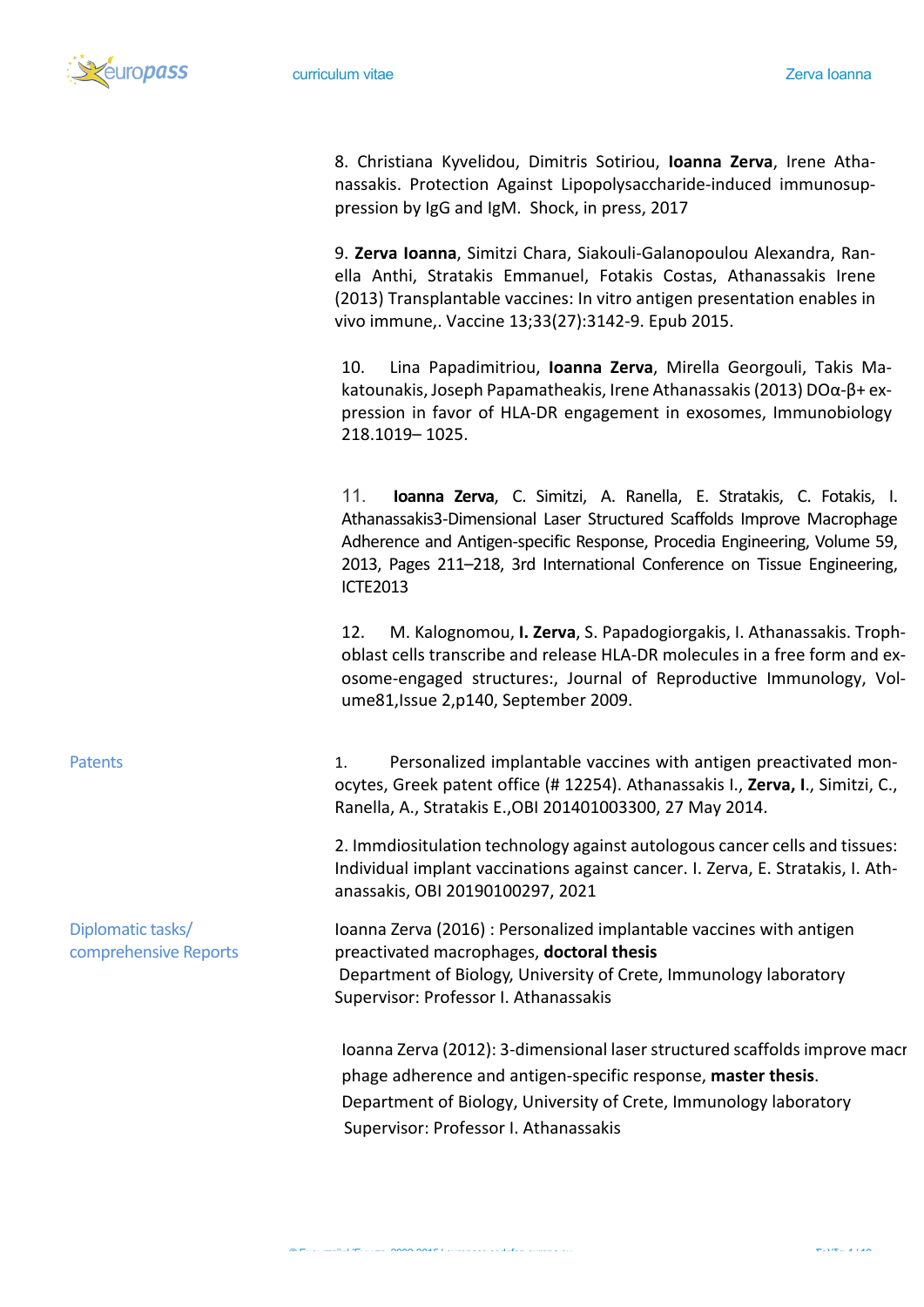

|                                      | Ioanna Zerva (2011) : Identification of the Frem3 protein in the uterus musc<br>3 months practical training-extensive reference<br>Department of Biology, University of Crete, Histology laboratory<br>Supervisor: Professor G. Chalepakis                                   |
|--------------------------------------|------------------------------------------------------------------------------------------------------------------------------------------------------------------------------------------------------------------------------------------------------------------------------|
|                                      | Ioanna Zerva (2010): The exosome's role on the regulation of negative HL<br>DR expression in cancer cell lines. BSc diploma work.<br>Department of Biology, University of Crete. Immunology laboratory<br>Supervisor: Professor I. Athanassakis                              |
| <b>Seminars</b>                      | 1. 1. November 2017: Seminar on teaching in Natural Sciences "Modern<br>Teaching Approaches", Heraklion, Crete.                                                                                                                                                              |
|                                      | 2. July 2014: Summer School, Biofotonics and Molecular Imaging-BIMI,<br>University of Crete, Greece.                                                                                                                                                                         |
|                                      | 3. May 2014: IP course Care and use of laboratory animals, University of Crete,<br>Greece.                                                                                                                                                                                   |
|                                      | 4. January 2014: IMBB Safety Seminar, IMBB-FORTH, Crete, Greece.                                                                                                                                                                                                             |
| <b>Participations in Conferences</b> |                                                                                                                                                                                                                                                                              |
| <b>Oral presentations</b>            | 7 <sup>th</sup> European Society For Reproductive Immunology, Marathon,<br>1.<br>Greece. "Trophoblast cells transcribe and release HLA-DR molecules in a<br>free form and exosome-engaged structures", M. Kalognomou, I. Zerva,<br>S. Papadogiorgakis, I. Athanassakis, 2009 |

**2.** International Conference on Tissue Engineering-ICTE 2013, Leiria, Portugal. "3-dimensional laser structured scaffolds improve macrophage adherence and antigen-specific response", **Ioanna Zerva**, C. Simitzi, A. Ranella, E. Stratakis, C. Fotakis, I.Athanassakis, 2013

3. Termis-eu 2013, Instabul, Turkey. "3-dimensional laser structured scaffolds improve macrophage adherence and antigen-specific response", **Ioanna Zerva**, C. Simitzi, A. Ranella, E. Stratakis, C. Fotakis, I. Athanassakis, 2013

4. E-MRS 2013, Warsaw University of Technology "3-dimensional laser structured scaffolds improve macrophage adherence and antigen-specific response", **Ioanna Zerva**, C. Simitzi, A. Ranella, E. Stratakis, C. Fotakis, I. Athanassakis, 2013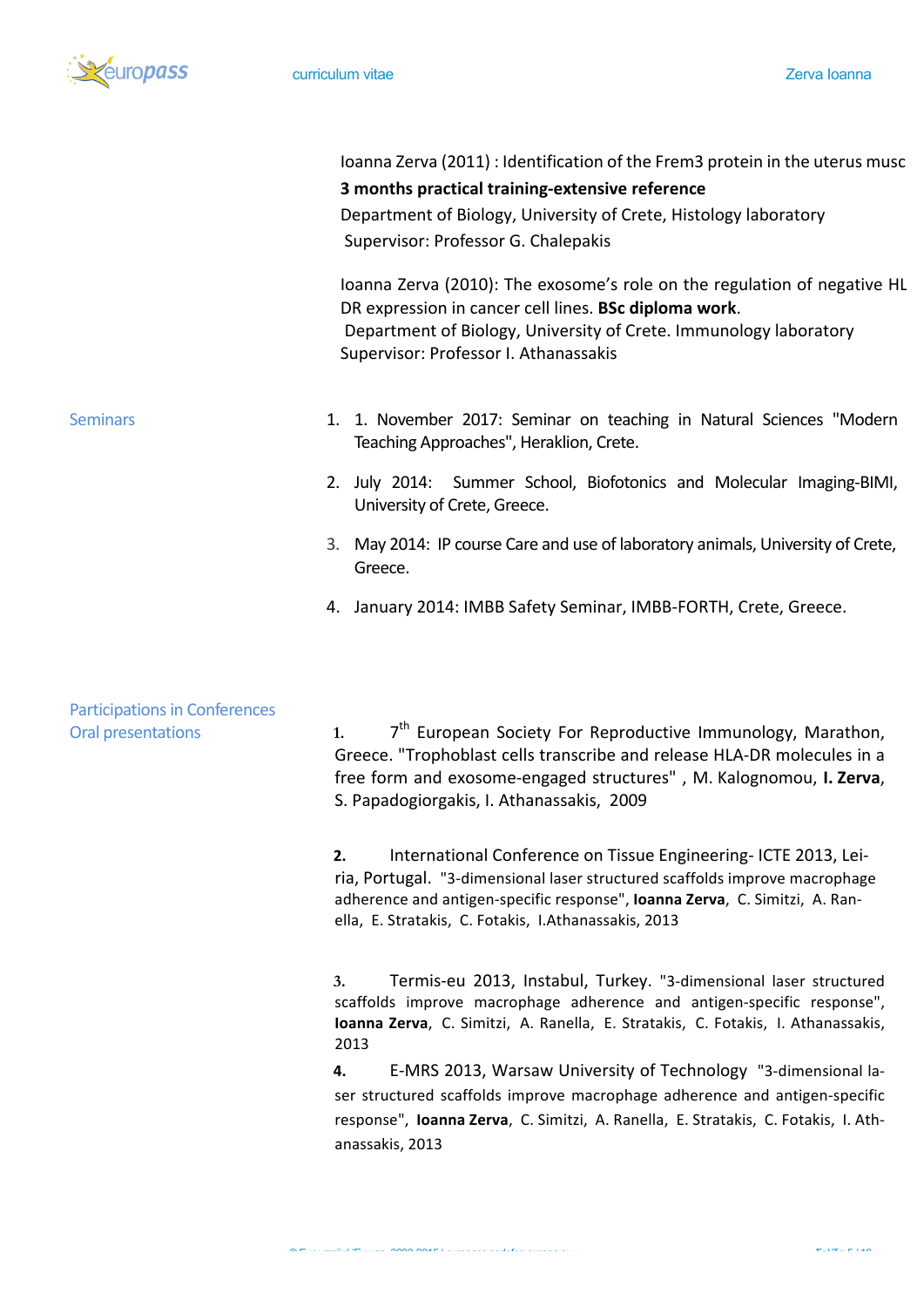éuro*pass* 

**5.** ECBO 2017- European Conference on Biomedical Optics, Munich, Germany. Nonlinear microscopy as diagnostic tool for the discrimination of activated T cells. E.Gavgiotaki, G.Filippidis, I.Zerva, S.Agelaki, V.Georgoulias, I.Athanassakis, 2017

**6.** 10<sup>th</sup> Frontiers in immunology research international conference, Chania, Greece. Differential behavior of laser micro-structured Si scaffolds according to the biological stimulant. **I.Zerva**, E. Katsoni, C.Simitzi, A.Ranella, E.Stratakis, I.Athanassakis, 2017

**7.** Congress of Clinical and Translational Oncology, Heraklion, Greece. "Personalized Implantable Vaccines for Breast Cancer". I. Zerva, I.Athanassakis, 2017

8. 11<sup>th</sup> Congress of Immunology, Athens, Greece. Personalized Implantable Vaccines for Cancer. V. Pateraki, I. Zerva, X. Lanara, E. Stratakis, I. Athanassakis. 2019

**9.** 14th global summit on immunology and cell biology, webinar. Immunotherapy-on-chip against an experimental sepsis model. I.Zerva, K.Bakela, I. Athanasakis. 2021.

10. 6<sup>th</sup> European Congress of Immunology, virtual ECI, "Immunotherapy on chip against an experimental sepsis model", I.Zerva, K.Bakela, I.Athanassakis, 2021

Poster Presentations  $1.$   $2^{nd}$  European Congress of Immunology, Berlin, Germany. "Trophoblast cells transcribe and release HLA-DR molecules in a free form and exosome-engaged structures",M. Kalognomou, **I. Zerva**, S. Papadogiorgakis, I. Athanassakis, 2009

> 2. 3rd European Congress of Immunology  $-$  ECI 2012, Glasgow, Scottland.

"3-dimensional laser structured scaffolds improve macrophage adherence and antigen-specific response", **Ioanna Zerva**, C. Simitzi, A. Ranella, E. Stratakis, C. Fotakis, I. Athanassakis, 2012

3.  $15<sup>th</sup>$  International Congress of Immunology- ICI 2013, Milan, Italy.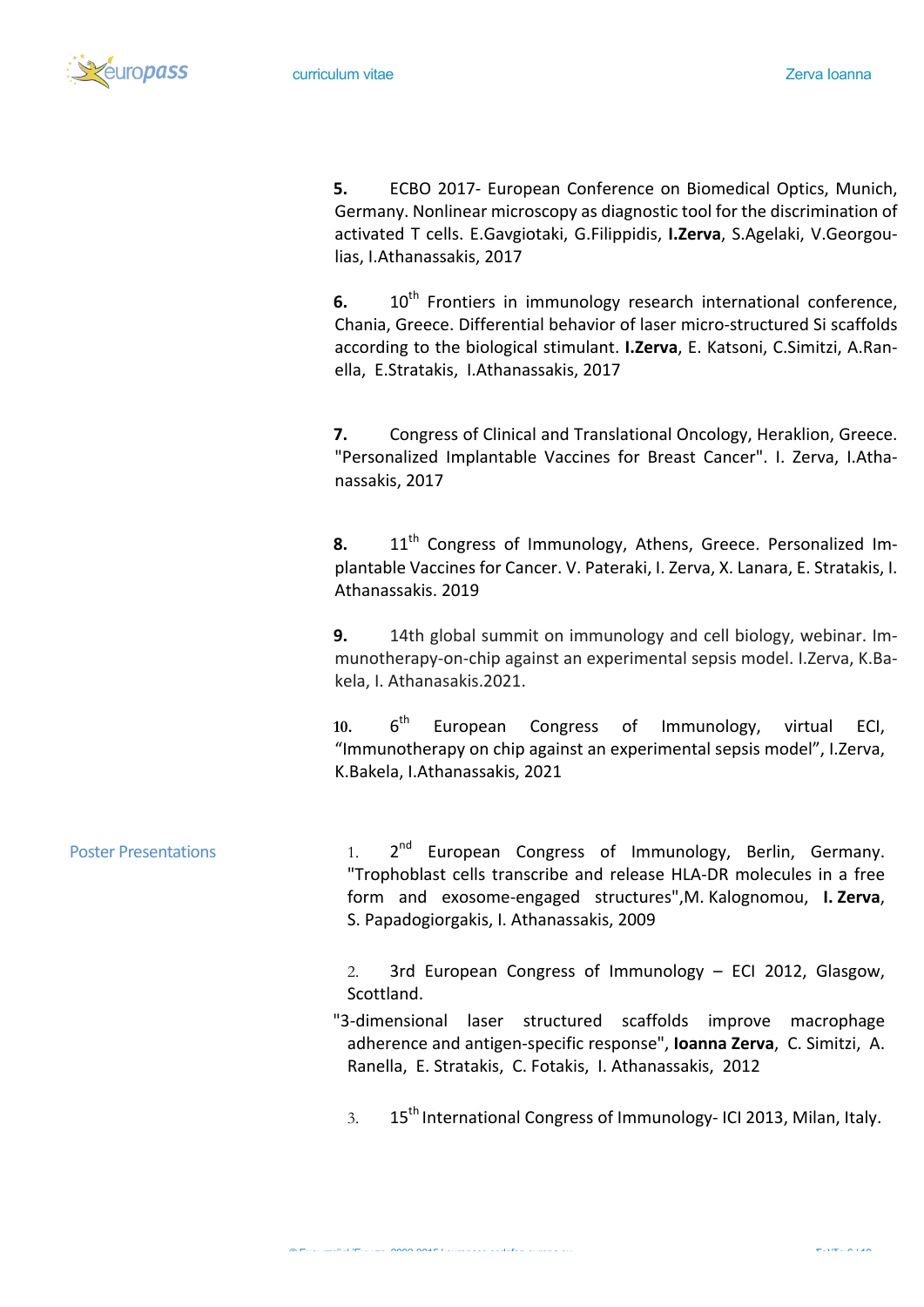

- "3-dimensional laser structured scaffolds improve macrophage adherence and antigen-specific response", **Ioanna Zerva**, C. Simitzi, A. Ranella, E. Stratakis, C. Fotakis, I. Athanassakis, 2013
	- 4. 4th European Congress of Immunology-ECI 2015, Vienna, Austria.

Transplantable immune modulation in response to autologous cancer cells", **Ioanna Zerva**, C. Simitzi, A. Ranella, E. Stratakis, I. Athanassakis, 2015

5. 4th European Congress of Immunology-ECI 2015, Vienna, Austria.

"Controllable mitogenic response by peptidoglycane activatedmacrophagesloades on laser micro-structured Si scaffolds", Katsoni Eleni, Zerva Ioanna, Simitzi Chara, Ranella Anthi, Stratakis Emmanuel, Athanassakis Irene, 2015

6. 5th European Congress of Immunology-ECI 2018, Άμστερνταμ, Ολλανδία. «Implantable, pre-activated microconed-Si scaffold vaccines for cancer therapy». I. Zerva, A.Kouimtzidis, V.Pateraki, C. Lanara, E. Stratakis, I. Athanassakis, 2018 

#### Conference moderator

1.  $10^{th}$  Frontiers in immunology research international conference, Chania, Greece. 2017.

#### **Summary of Doctoral thesis**

The role of the immune system is to recognize antigens, respond by humoral or cellular reactions, eliminate the foreign stimuli and develop specific memory. The development of immune response against an antigenic stimulus has been exploited in the context of vaccines that are being developed to prevent or ameliorate the effects of future pathogen infections. In order to avoid virulence, second generation vaccines consisting of defined antigenic peptides or recombinant protein sub-units, need the simultaneous administration of adjuvants to enhance immune responsiveness.

However, adjuvants are responsible for several side-effects. In addition, because of the extended polymorphism of histocompatibility antigens, the selection of specific noninfectious antigenic epitopes might not be effectively presented by all individuals. To overcome these problems, a system allowing natural antigen loading and presentation *in vitro* and further activation of the immune response in vivo, was developed.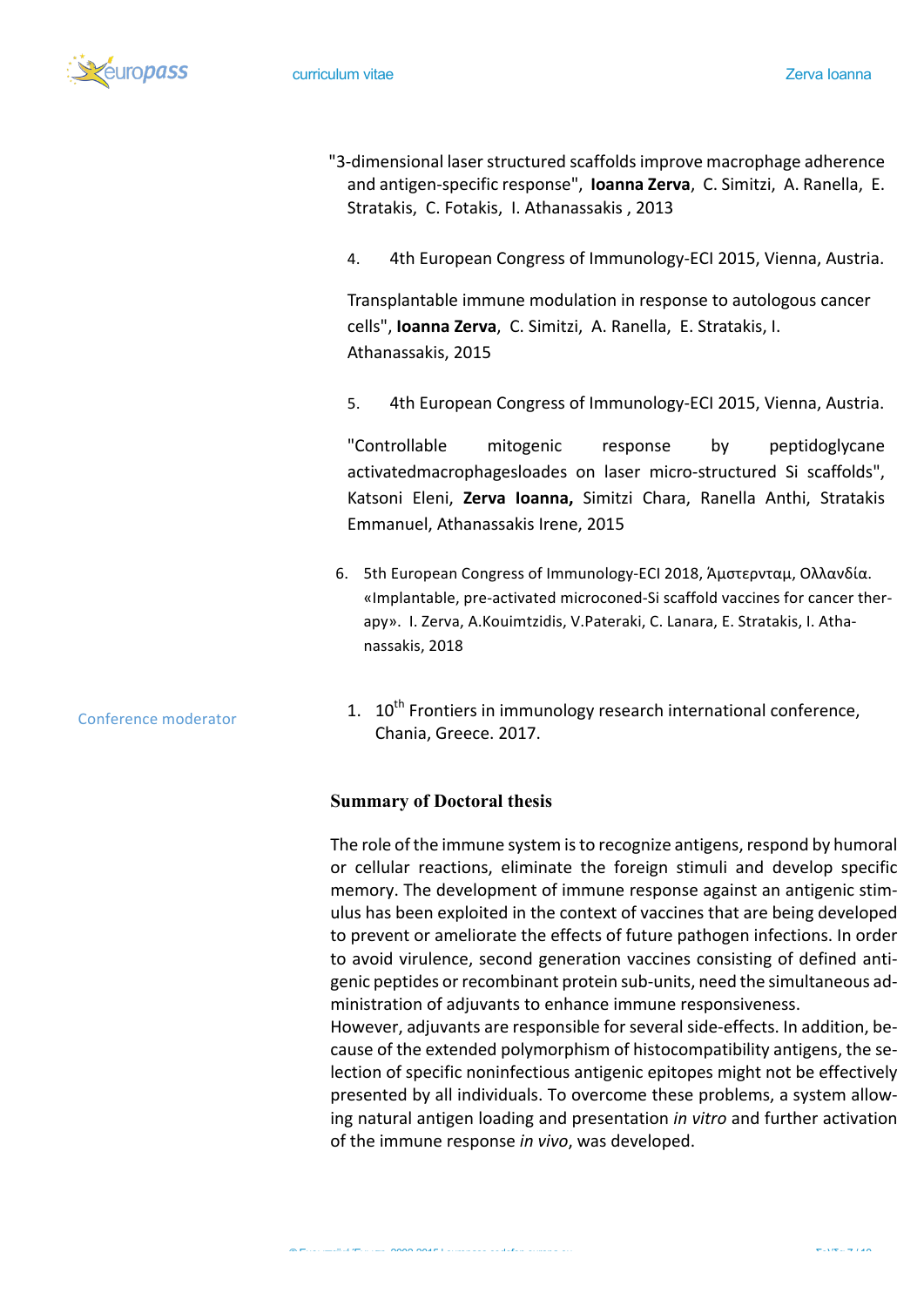

|                              | Such technology leads to personalized implantable vaccines. Thus, pre-acti-<br>vated macrophages naturally seeded with the antigen will be absorbed on<br>implantable surfaces able to stimulate the development of immune re-<br>sponse. Such approach eliminates side effects due to the non-specific stim-<br>ulation of adjuvants, while leaving the natural selection mechanism of anti-<br>gen loading in antigen presenting cells to choose the right antigenic epitope<br>for each individual. The implantable surfaces to be used herein consist of<br>3D micro-textured Si scaffolds fabricated by ultrafast lasers.<br>The application of such technology to humans will be of great importance<br>opening novel areas of research and treatment. |
|------------------------------|--------------------------------------------------------------------------------------------------------------------------------------------------------------------------------------------------------------------------------------------------------------------------------------------------------------------------------------------------------------------------------------------------------------------------------------------------------------------------------------------------------------------------------------------------------------------------------------------------------------------------------------------------------------------------------------------------------------------------------------------------------------|
| <b>Scholarships / Awards</b> | European Federation of Immunological Societies (EFIS) travel<br>1.<br>grant, European Congress of Immunology (ECI), Glasgow 2012.                                                                                                                                                                                                                                                                                                                                                                                                                                                                                                                                                                                                                            |
|                              | Federation of Immunological Societies (EFIS) travel grant,<br>2.<br>European Congress of Immunology (ECI), Vienna 2015.                                                                                                                                                                                                                                                                                                                                                                                                                                                                                                                                                                                                                                      |
|                              | 3. Funding of the doctoral thesis by the Special Research Account of<br>the University of Crete.                                                                                                                                                                                                                                                                                                                                                                                                                                                                                                                                                                                                                                                             |
|                              | 4. Federation of Immunological Societies (EFIS) travel grant, European<br>Congress of Immunology (ECI), Amsterdam 2018.                                                                                                                                                                                                                                                                                                                                                                                                                                                                                                                                                                                                                                      |
|                              | Funding for postdoctoral research, NSRF programs for young<br>5.<br>researchers.2020-2021.                                                                                                                                                                                                                                                                                                                                                                                                                                                                                                                                                                                                                                                                   |
|                              | Federation of Immunological Societies (EFIS) grant, European<br>6.                                                                                                                                                                                                                                                                                                                                                                                                                                                                                                                                                                                                                                                                                           |
|                              | Congress of Immunology (ECI) 2021.                                                                                                                                                                                                                                                                                                                                                                                                                                                                                                                                                                                                                                                                                                                           |

## PERSONAL SKILLS

NATIVE LANGUAGE Greek

| <b>OTHER LANGUAGES</b> | <b>COMPREHENSION</b> |                | <b>SPEAKING</b>      |                                  | WHRITTING |
|------------------------|----------------------|----------------|----------------------|----------------------------------|-----------|
|                        | <b>ORAL</b>          | <b>READING</b> | <b>COMMUNICATION</b> | <b>ORAL</b><br><b>EXPRESSION</b> |           |

 $\mathcal{C}^{\mathcal{A}}$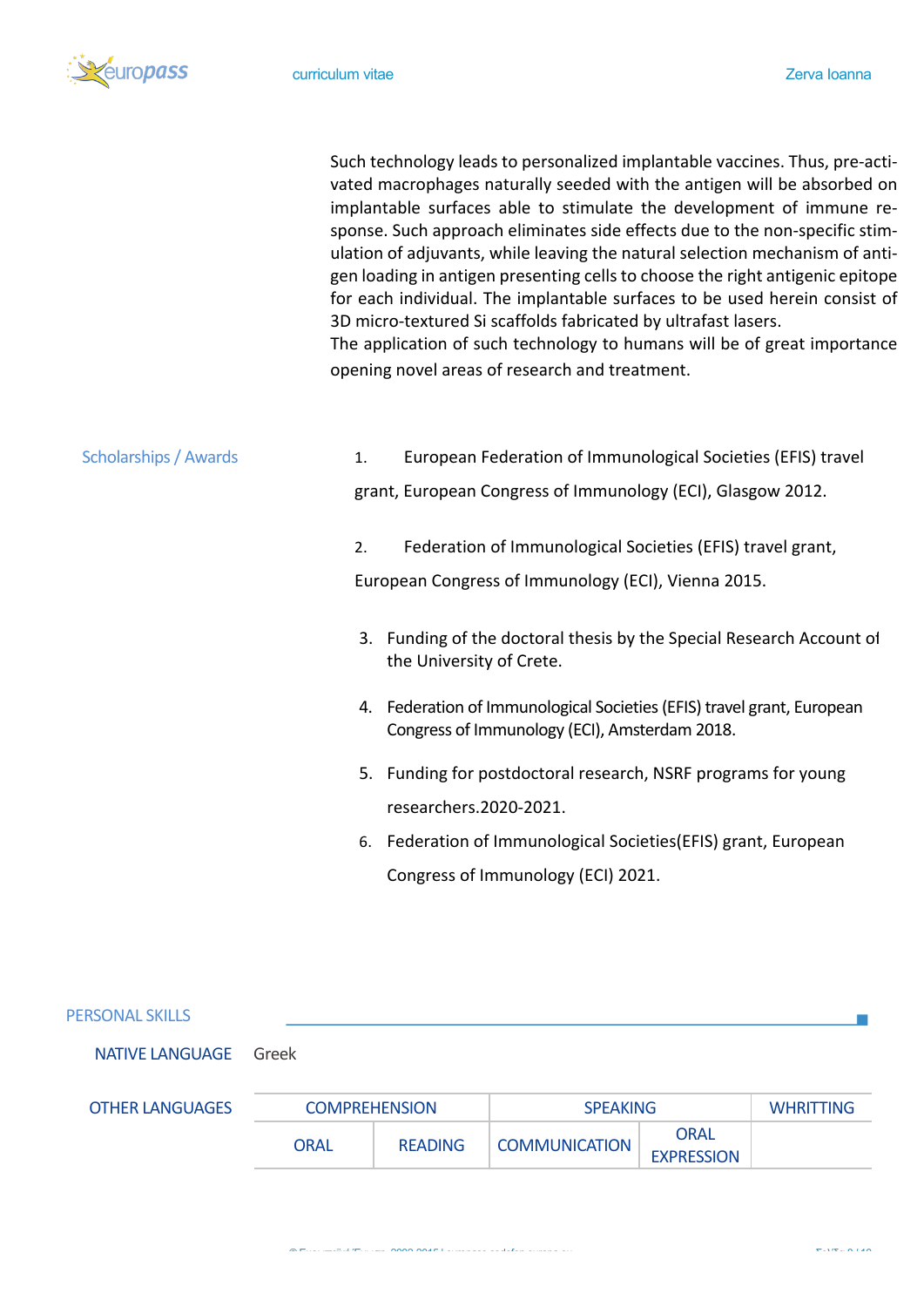



**DIGITAL SKILLS** 

| <b>SELF EVALUATION</b>           |                            |                                   |                                          |                                   |
|----------------------------------|----------------------------|-----------------------------------|------------------------------------------|-----------------------------------|
| <b>DATA</b><br><b>PROCESSING</b> | <b>COMMUNICATION</b>       | <b>CONTENT</b><br><b>CREATION</b> | <b>SECURITY</b>                          | <b>PROBLEM</b><br><b>SOLVING</b>  |
| EXPERIENCED<br><b>USER</b>       | <b>FXPERIENCED</b><br>USER | <b>USER</b>                       | EXPERIENCED   INDEPENDENT<br><b>USER</b> | <b>INDEPENDENT</b><br><b>USER</b> |

Levels: Basic user - Independent user - Experienced user Digital skills - self-evaluation Table

## **IT Diploma: ECDL (2001)**

Units: 1. Using the computer and managing files (windows)

- 2. Word processing (word)
- 3. Spreadsheets (excel)
- 4. Databases (access)
- 5. Presentations (power point)
- 6. Information and Communication (internet)
- 7. Basic Concepts of Information Technology (IT)

## **Additional Computer Skills:**

- experience of blast nucleotide,
- FCS Express V3,
- § Photoshop,

Τ

- § Image J,
- Adobe.